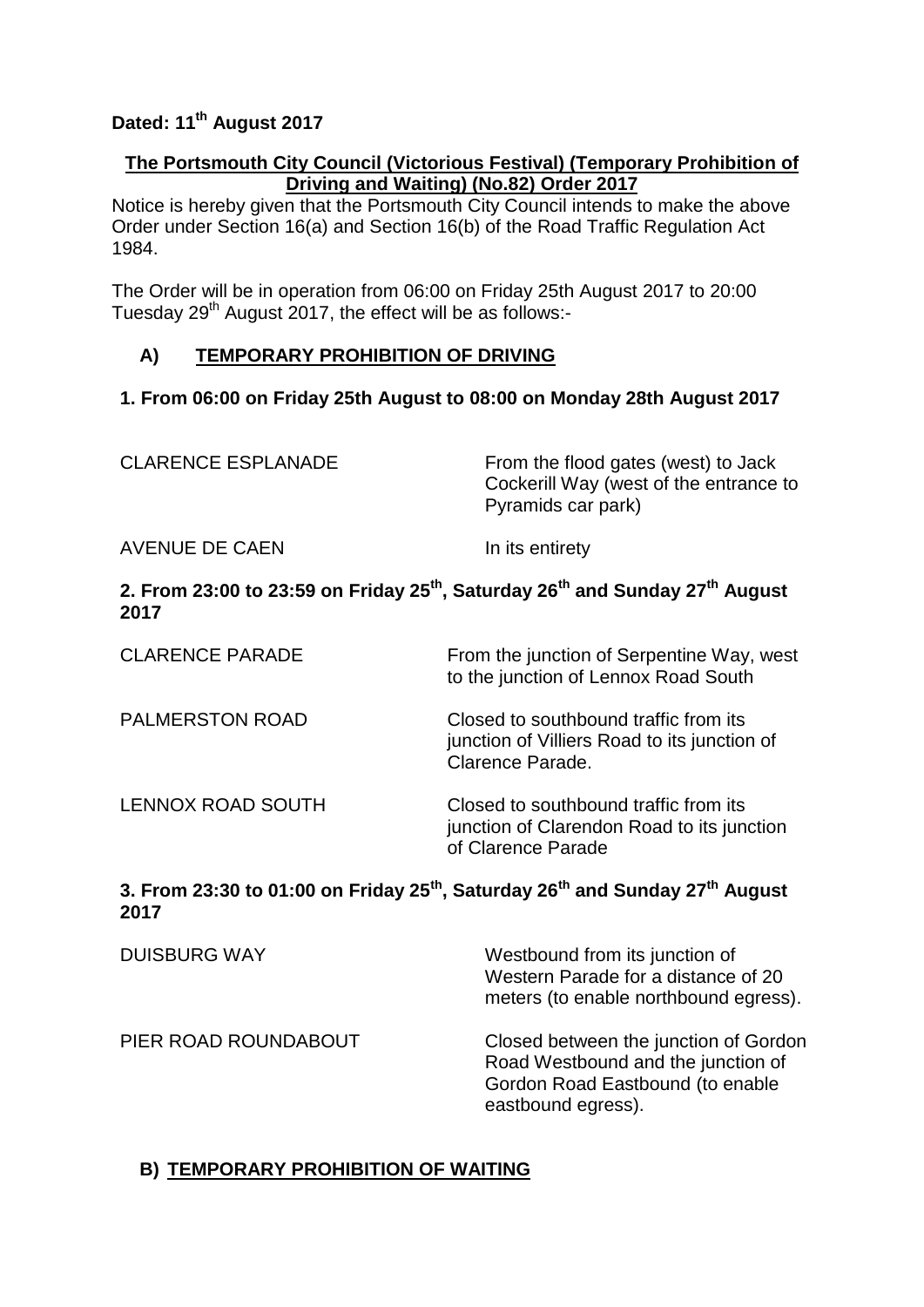#### **1. From 08:00 on Friday 25th August to 08:00 on Monday 28th August 2017**

| <b>CLARENCE ESPLANADE</b>   | Clarence Esplanade from the flood gates<br>(west) to Jack Cockerill Way, plus 3 spaces<br>to the east of the floodgates. |
|-----------------------------|--------------------------------------------------------------------------------------------------------------------------|
| <b>AVENUE DE CAEN</b>       | In its entirety                                                                                                          |
| <b>VICTORIA AVENUE SPUR</b> | In its entirety (Except for coaches and the<br>vehicle removal programme)                                                |
| <b>VICTORIA AVENUE</b>      | In its entirety (Except for coaches)<br>30 metres to the east of Serpentine gate                                         |
| <b>CLARENCE PARADE</b>      | 30 metres to the east of<br>Serpentine gate (10 Bays) and 15 metres to<br>the west of Serpentine gate (5 Bays).          |
| <b>DUISBURG WAY</b>         | From a point 5 meters east of Common Car<br>Park Exit for a distance of 10 Meters (2)<br>Bays)                           |
|                             |                                                                                                                          |

# **2. From 08:00 Fri 25th August to 20:00 on Tuesday 29th August 2017**

CLARENCE ESPLANADE From east of the bus stop outside the Blue Reef Aquarium to west of the D-Day car park entrance.

### **D) ALTERNATIVE ROUTES FOR TRAFFIC**

The diversion route during closure times listed in A)1 on Clarence Esplanade and Avenue de Caen will be Jack Cockerill Way, Clarence Parade, Duisburg Way, Pier Road and vice versa.

The diversion routes during egress times listed in A)2 on Clarence Parade, Palmerston Road and Lennox Road South: Eastbound - Osborne Road, Clarendon Road, Burgoyne Road Westbound - Lennox Road South, Clarendon Road, Osborne Road

The diversion routes during egress times listed in A)3 on Duisburg Way and Pier Road roundabout:

Duisburg Way diversion - Western Parade, Southsea Terrace, Bellevue Terrace. Pier Road roundabout diversion - Gordon road, Pembroke Road, High Street, Cambridge Road.

The restrictions listed in Items A)1, A)2, and A)3, will be in place at such times